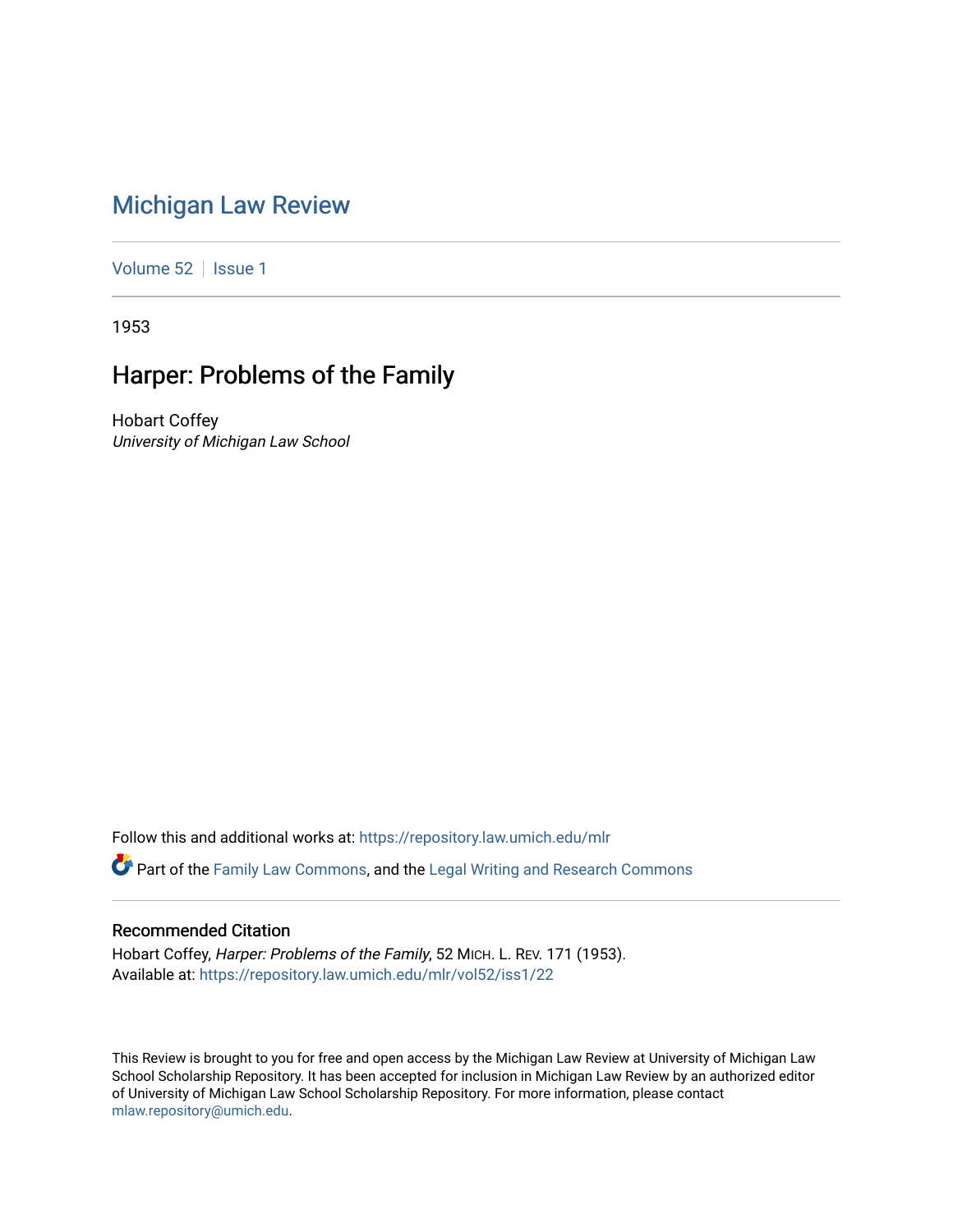#### RECENT BOOKS

This department undertakes to note or review brieHy current books on law and matters closely related thereto. Periodicals, court reports, and other publications that appear at frequent intervals are not included. The information given in the notes is derived from inspection of the books, publishers' literature, and the ordinary library sources.

### BRIEF REVIEWS

PnoBLBMs OP THE FAMILY. By *Fowler V. Harper.* Indianapolis: Bobbs-Merrill. 1952. Pp. x, 806. \$9.

This is a work intended for teaching purposes in the field variously denominated Domestic Relations, Persons, Family Law, or Family Relations. The author explains in his preface that the book is an experiment in integration of the various disciplines which deal with problems of the family. He states that "the contents of this volume consist of cases and text notes on law and readings from the literature of anthropology, sociology, and psychiatry. Quantitatively, the material divides roughly to about half and half."

Material is grouped under the following main chapter headings: Patterns and Theories of Family Organization; Premarital Problems; Creation of Marriage; Problems of Marital Adjustment; Intra-Family Relationships; Relations of Family Members with Others; Problems of Family Disorganization. Included is a bibliography of carefully selected articles in periodicals which should be of the greatest help to all teachers of the subject. A unique feature of the book is a glossary of technical terms which will help the reader over such words as Susu, dyspareunia, and cathexis. This glossary feature might well be adopted by other compilers of teaching materials.

Most law professors who have taught Domestic Relations will agree that there is more *to* the subject than is likely to be found in the statutes and decisions which make up the orthodox collection of teaching materials. The professor, the lawyer, and the judge, when dealing with problems of the family, need to know more than rules of law. They need to know something of psychiatry, religion, anthropology, sociology, and some other things as well. Indeed, the more they know about human nature and the well-springs of human conduct, the better. Professors will differ as to whether these things may be taught to any extent in a two hour course and still leave time for teaching the law. That the primary duty of a law school is *to* teach law would, I assume, be pretty generally admitted.

When I first got hold of Harper's book I was enthusiastic about it. It seemed, somehow, the answer *to* a prayer. After reading and re-reading it I am not so sure. It strikes me that students in a class using Harper's book would have an interesting time and would learn a great deal about many things, but I fear they would be a little short-changed when it came *to* the law. Maybe the idea is *to*  give the student the necessary background and then let him dig out the law for himself at a later time, as the occasion demands. Carried over into other fields this would mean that law schools would cease *to* be law schools and would